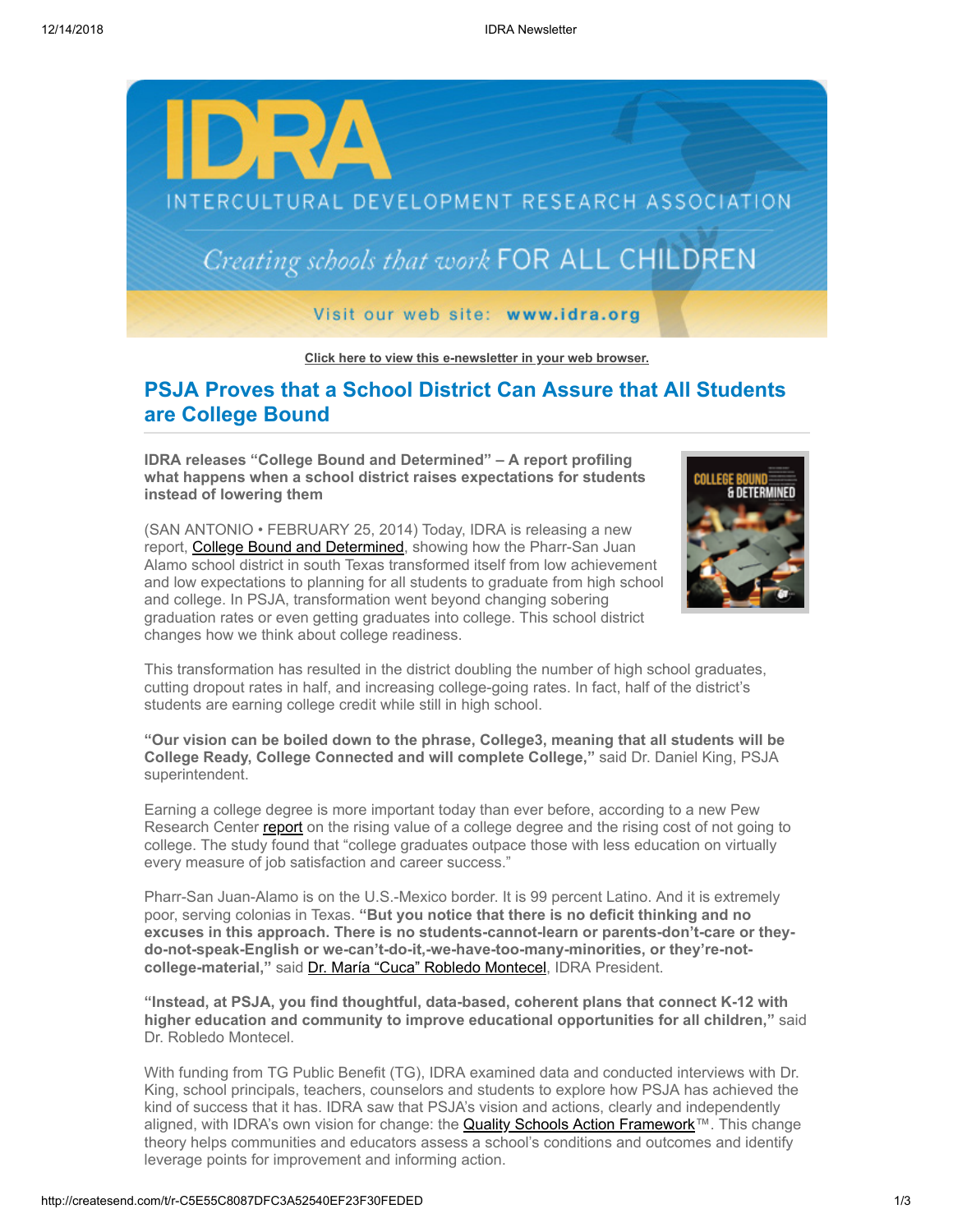#### 12/14/2018 IDRA Newsletter

IDRA's Quality Schools Action Framework focuses change on what research and experience say matters: parents as partners involved in consistent and meaningful ways, engaged students who know they belong in schools and are supported by caring adults, competent caring educators who are well-paid and supported in their work, and high quality curriculum that prepares students for 21st Century opportunities.

The parallels between the framework, IDRA's vision and PSJA's processes are numerous, showing that when students are valued and seen as solutions, similar paths rise and converge. College Bound and Determined describes PSJA's changes using IDRA's framework and ideas as organizing principles.

In contrast with Texas' weakening of high school curriculum and institutionalizing a system of tracking many students into low-level and vocational courses, families want more for their children. Members of PTA Comunitarios in the Texas Rio Grande Valley recently urged the Texas State Board of Education to require the 4x4 higher level curriculum for all students, to support the PSJA model for all students to be prepared for college, saying "All of our children should be considered college-material and taught accordingly." (The PTA Comunitario is IDRA's model of family leadership in education that is based in the community.)

**"In this publication we seek to make the case that all students deserve an equitable, excellent and college bound education by using the Quality Schools Action Framework to tell the story of how one school district has brought that ideal closer to reality for all students,"** added Dr. Robledo Montecel.

Share this news on [Facebook](http://createsend.com/t/r-fb-pdisjl-l-jl/?act=wv) or [Twitter.](http://idra.createsend1.com/t/r-tw-pdisjl-l-jr/)

### **Media Contacts:**

Christie L. Goodman, APR, at IDRA, 210-444-1710; [christie.goodman@idra.org](mailto:christie.goodman@idra.org?subject=College%20Bound%20and%20Determined)

Arianna Vazquez-Hernandez, at PSJA ISD, 956-354-2027; [arianna.hernandez@psjaisd.us](mailto:arianna.hernandez@psjaisd.us?subject=College%20Bound%20and%20Determined)

## **College Bound and Determined Resources Online**

#### [Read the report – College Bound and Determined](http://idra.createsend1.com/t/r-l-pdisjl-l-n/)

### [See the Quality School Action Framework™](http://idra.createsend1.com/t/r-l-pdisjl-l-p/)

### [See a video interview with PSJA Superintendent, Dr. Daniel King](http://idra.createsend1.com/t/r-l-pdisjl-l-x/)

Hear Classnotes podcast interviews with a principal in PSJA, Linda Carrillo

- [A Principal on Setting Expectations for College](http://idra.createsend1.com/t/r-l-pdisjl-l-m/)
- [A Principal on the Core Elements of School](http://idra.createsend1.com/t/r-l-pdisjl-l-c/)
- A Principal on Supporting Teachers for Student College Readiness

### **Get info on** [IDRA's PTA Comunitario model](http://idra.createsend1.com/t/r-l-pdisjl-l-a/)

## **Get IDRA news online.**

- [Twitter](http://idra.createsend1.com/t/r-l-pdisjl-l-f/)
- **[Facebook](http://idra.createsend1.com/t/r-l-pdisjl-l-z/)**
- [LinkedIn](http://idra.createsend1.com/t/r-l-pdisjl-l-v/)
- [Pinterest](http://idra.createsend1.com/t/r-l-pdisjl-l-e/)
- [Slideshare](http://idra.createsend1.com/t/r-l-pdisjl-l-s/)
- [Flickr](http://idra.createsend1.com/t/r-l-pdisjl-l-g/)

[Sign up for e-letters](http://idra.createsend1.com/t/r-l-pdisjl-l-yh/)**:** Graduation for All (English/Spanish), IDRA eNews (occasional news updates), IDRA Newsletter (monthly)

The **Intercultural Development Research Association** is an independent private non-profit organization dedicated to realizing the right of every child to a quality education. IDRA strengthens and transforms public education by providing dynamic training; useful research, evaluation, and frameworks for action; timely policy analyses; and innovative materials and programs.